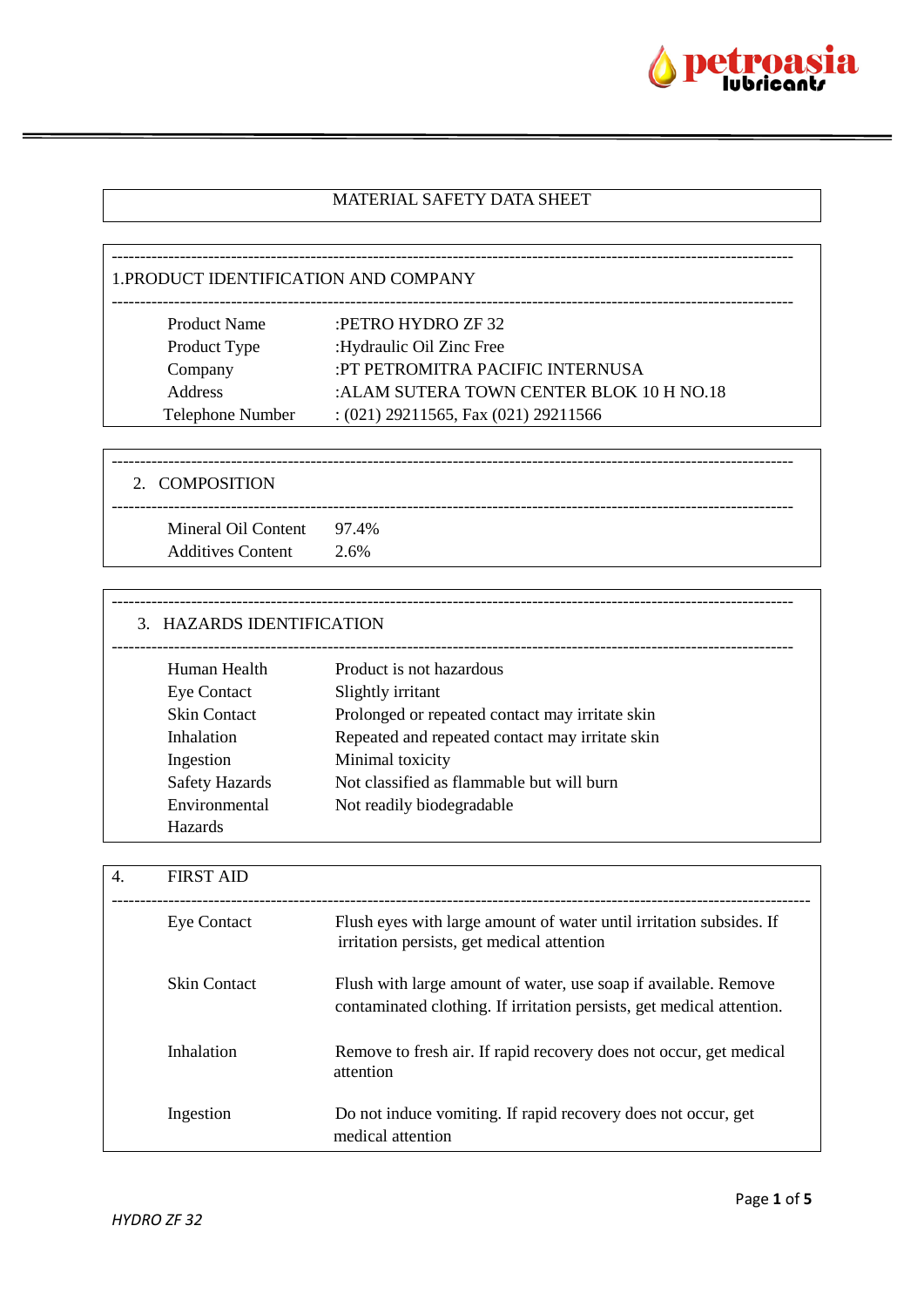

| 5. | <b>FIRE SAFETY</b>       |                                                                                                                                                                                                                  |
|----|--------------------------|------------------------------------------------------------------------------------------------------------------------------------------------------------------------------------------------------------------|
|    | Flash Point              | $>170^{\circ}$ C                                                                                                                                                                                                 |
|    | <b>Flammable Limits</b>  | LEL $1.0$                                                                                                                                                                                                        |
|    |                          | UEL 6.0                                                                                                                                                                                                          |
|    | <b>Autoignition Temp</b> | $>220$ °C                                                                                                                                                                                                        |
|    | Specific Hazards         | Not classified as flammable but will burn. Hazardous combustion<br>product may include carbon monoxide, oxides of sulphur, and<br>unidentified organic and inorganic compounds                                   |
|    | Fire Fighting            | Use dry chemical, foam or carbon dioxide to extinguish fire. Water<br>may cause splattering or frothing. Use water to cool and protect fire-<br>exposed material. Wear protective equipment during fire fighting |

## 6. ACCIDENTAL RELEASE MEASURES

--------------------------------------------------------------------------------------------------------------------------- Clean-up Procedures Stop the source of leak or realease and contain spill if possible. Cover spill with generous amount of inert absorbent material such as sand of earth Sweep up and remove to suitable,clearly marked containers for disposal in accordance with local regulations. Scrub contaminated area with detergent and water. Pick up liquid with additional absorbent material and dispose as above. Wear proper protective equipment during clean-up

| 7. | HANDLING AND STORAGE |                                                                                                                                                                                        |
|----|----------------------|----------------------------------------------------------------------------------------------------------------------------------------------------------------------------------------|
|    | Handling             | Handling temperatures should not exceed 70°C. Wear proper safety<br>protective equipment. Wash hands thoroughly after handling. Water<br>contamination and spillage should be avoided. |
|    | Storage              | Storage temperatures should be maintained between 0 to 50°C.<br>toxic fumes may be evolved from decomposition of<br>Odorous and<br>product if stored above the safe temperature.       |

| 8. |                        | EXPOSURE CONTROL/PERSONAL PROTECTION                                                                                                 |
|----|------------------------|--------------------------------------------------------------------------------------------------------------------------------------|
|    | <b>Exposure Limits</b> | Threshold Limit Values for oil mist is recommended to be controlled<br>at 5 mg/m <sup>3</sup> or lower for exposure of 8 hours daily |
|    | Ventilation            | Use exhaust ventilation to keep below exposure limits                                                                                |
|    | <b>Eye Protection</b>  | Wear safety glasses or face shields if splashing is likely to occur                                                                  |
|    | <b>Skin Protection</b> | Avoid repeated and prolonged contact with product. Use oil resistant<br>gloves                                                       |
|    | Respiratory            | Not normally required unless in confined                                                                                             |
|    | Protection             |                                                                                                                                      |
|    | <b>Body Protection</b> | Use proper protection equipment to avoid contact. Wear PVC apron i<br>if splashes are likely to occur                                |

.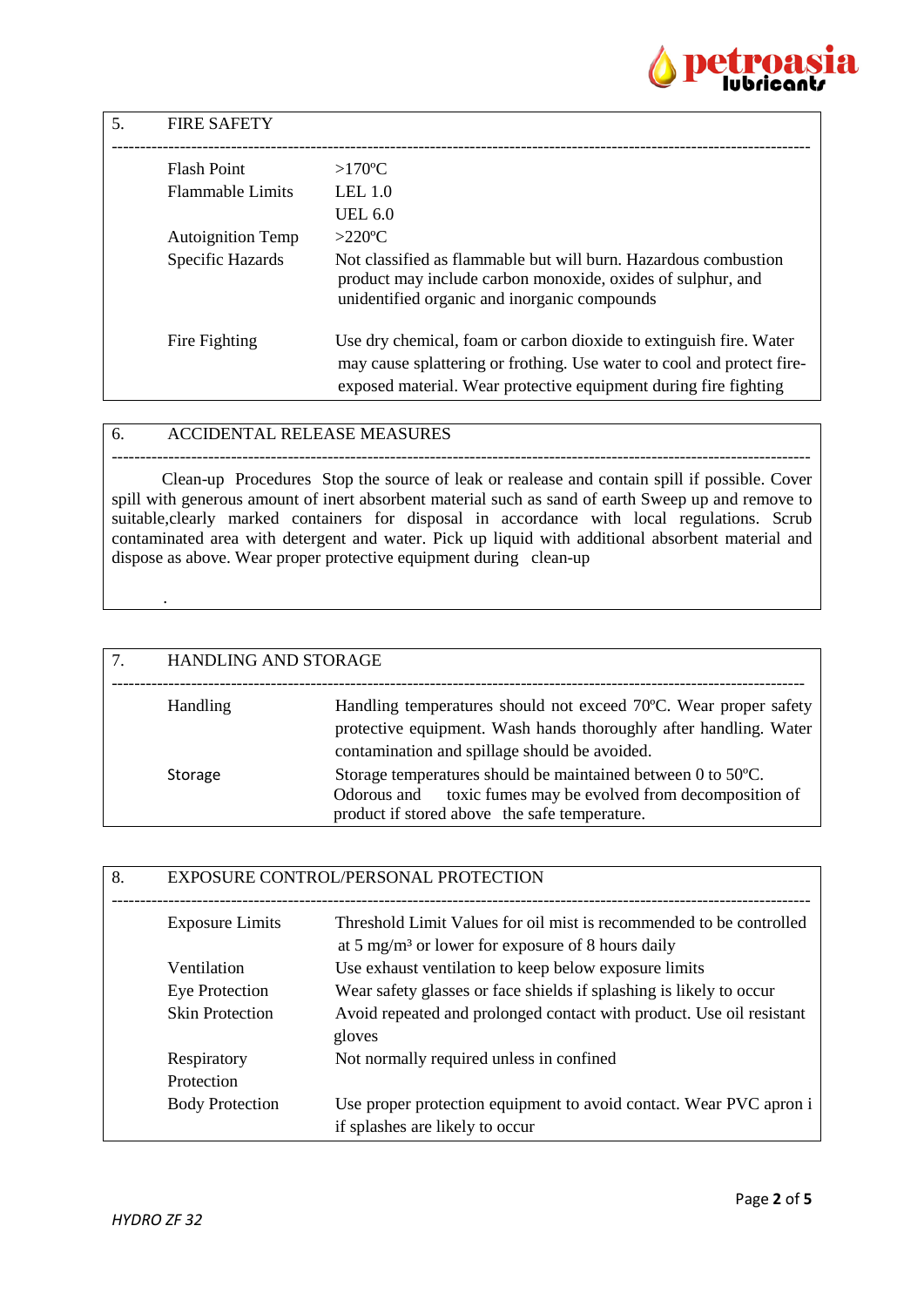

| 9. | PHYSICAL AND CHEMICAL PROPERTIES        |                                              |  |
|----|-----------------------------------------|----------------------------------------------|--|
|    | <b>Physical State</b>                   | Liquid                                       |  |
|    | Colour                                  | Clear & Bright                               |  |
|    | Odour                                   | Characteristic mineral oil                   |  |
|    | Vapour Pressure                         | $<$ 0.5 Pa at 20 $^{\circ}$ C                |  |
|    | Density                                 | 0.873 g/cm <sup>3</sup> at 15 <sup>o</sup> C |  |
|    | Kinematic Viscosity @<br>$40^{\circ}$ C | 15 cSt                                       |  |
|    | Kinematic Viscosity @ 100°C             | $5.17$ cSt                                   |  |
|    | Pour Point                              | $-30$ °C                                     |  |
|    | <b>Flash Point</b>                      | $219^{\circ}$ C                              |  |
|    | pH of undiluted product                 | Not available                                |  |
|    | Auto-ignition temperature               | $>200^{\circ}C$                              |  |
|    | Solubility in water                     | Negligible                                   |  |

| 10. | STABILITY AND REACTIVITY |                                                                                 |
|-----|--------------------------|---------------------------------------------------------------------------------|
|     | Stability                | Product is stable under normal use conditions                                   |
|     | <b>Thermal</b>           | Carbon monoxide, carbon dioxide, oxides of sulphur and nitrogen                 |
|     | Decomposition            | organic and inorganic compound may evolve when subject to heat or<br>combustion |
|     | Hazardous                | Will not occur undeer normal conditions                                         |
|     | Polymerisation           |                                                                                 |
|     | Incompatible             | Strong oxidizing agents. Strong acids                                           |
|     | <b>Materials</b>         |                                                                                 |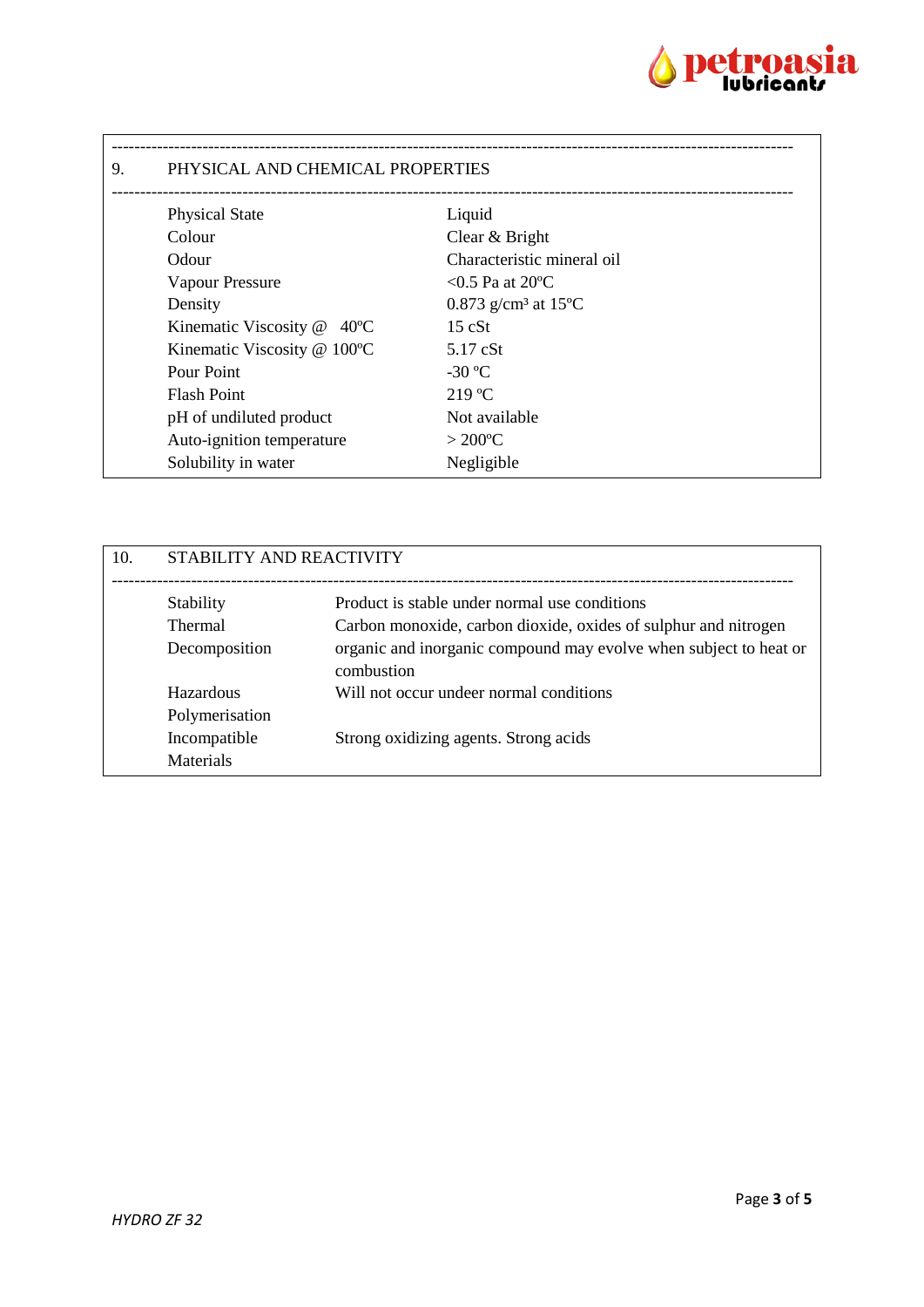

## 11. TOXICOLOGICAL INFORMATION

| <b>Basis</b>                    | No toxicological data is available for this product. Information is<br>provided based on the addtives, other components and base stock<br>used |
|---------------------------------|------------------------------------------------------------------------------------------------------------------------------------------------|
| <b>Acute Exposure</b><br>- Oral | LD 50 expected to be above 2000 mg/kg.                                                                                                         |
| <b>Acute Exposure</b><br>- Skin | LD 50 expected to be above 2000 mg/kg.                                                                                                         |
| Inhaltion                       | Repeated or prolonged exposure to oil mists may cause irritation                                                                               |
| Eye Irritation                  | Slight irritant                                                                                                                                |
| <b>Skin Irritation</b>          | Not a skin irritant unless repeated or prolonged contact                                                                                       |
| Respiratory                     | Slight irritant                                                                                                                                |
| Irritation                      |                                                                                                                                                |
| Carcinogenicity                 | No data to suggest that product is carcinogenic                                                                                                |
| Mutagenicity                    | No data to suggest that product is mutagenic                                                                                                   |
| Other Information               | Brief contact with used oil is not expected to have serious effect in                                                                          |
|                                 | humans if he oil is removed thoroughly by washing with soap and<br>water                                                                       |
|                                 | Used engine oils may contain harmful impurities that have                                                                                      |
|                                 | accumulate during use. The concentration of such impurities will                                                                               |
|                                 | depend on use and they present risks to health and the environment                                                                             |
|                                 | on disposal. All used oils<br>should be handled with caution and skin<br>contact should be avoided                                             |

| 12. | <b>ECOLOGICAL INFORMATION</b>         |                                                                                                                                                                                                      |
|-----|---------------------------------------|------------------------------------------------------------------------------------------------------------------------------------------------------------------------------------------------------|
|     | <b>Basis</b>                          | No ecological data is available for this product. Information is<br>provided base on the additives, other components and base stock<br>used.                                                         |
|     | Mobility                              | Liquid under most environmental conditions. Floats on water. It is<br>absorbeb by soil and will not be mobile                                                                                        |
|     | Persistance/                          | Not readily biodegradable. Major constituents are expected to be<br>inherently Degradability be inherently biodegradable, but the product<br>contains components that may persist in the environment |
|     | <b>Bioaccumulation</b><br>Ecotoxicity | Has the potential to bioaccumulate<br>Poor soluble mixture. Practically non-toxic to aquatic organisms.<br>May caused physical fouling of aquatic organisms                                          |